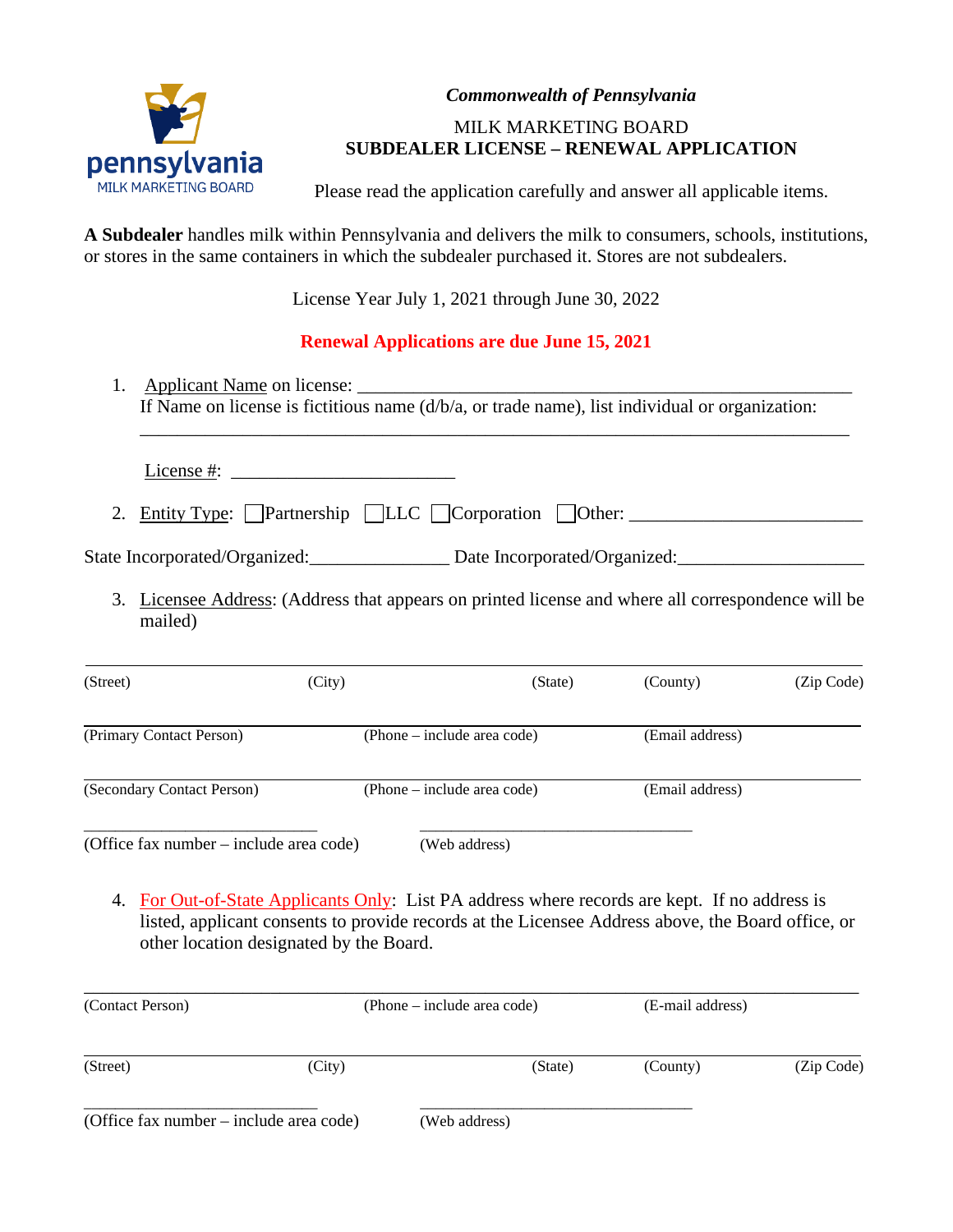5. For Out-of-State Applicants Only: Designate an agent within Pennsylvania upon whom service of process may be made by the Board. If no agent is listed, applicant consents to service by mail at the Licensee Address above or otherwise permitted by Pennsylvania law.

|          | (Contact Person)                                                                                                                                                                                                                                                                                      | (Office Phone – include area code) | (E-mail)                 |            |
|----------|-------------------------------------------------------------------------------------------------------------------------------------------------------------------------------------------------------------------------------------------------------------------------------------------------------|------------------------------------|--------------------------|------------|
| (Street) | (City)                                                                                                                                                                                                                                                                                                | (State)                            | (County)                 | (Zip Code) |
|          | (Office fax number – include area code)                                                                                                                                                                                                                                                               | (Web address)                      |                          |            |
|          | 6. For All Applicants: Place conducting business in Pennsylvania (if different than #3 or #4):                                                                                                                                                                                                        |                                    |                          |            |
|          | (Contact Person)                                                                                                                                                                                                                                                                                      | (Phone – include area code)        | (E-mail)                 |            |
| (Street) | (City)                                                                                                                                                                                                                                                                                                | (State)                            | (County)                 | (Zip Code) |
|          | (Office fax number – include area code)                                                                                                                                                                                                                                                               | (Web address)                      |                          |            |
|          | $\Box$ Yes $\Box$ No If, Yes, explain: $\Box$<br>8. Is applicant a subsidiary of, affiliated with, or associated either directly or indirectly with any<br>other individual, corporation or company (includes entities not involved in any way with milk?<br>$\vert$ Yes $\vert$ No If, Yes, explain: |                                    |                          |            |
| 9.       | Will any store or other business that you own, control or have a financial or other interest in, buy<br>packaged milk or cream products. The Yes                                                                                                                                                      | N <sub>0</sub>                     | Does not apply           |            |
|          | 10. Will any store or other business than owns, controls or has a financial or other interest in<br>you/your business, buy packaged milk or cream products? $\Box$ Yes $\Box$ No $\Box$ Does not apply                                                                                                |                                    |                          |            |
|          | If you answered, "Yes," to #8 or #9, attach a separate sheet to provide the information below for each<br>store or other business:                                                                                                                                                                    |                                    |                          |            |
|          | Name and Address<br>1.                                                                                                                                                                                                                                                                                | 2. Type of Business                | 3. Business Relationship |            |
|          | 11. Do you have adequate technical personnel and adequate technical and physical facilities to<br>properly conduct the business of receiving and handling milk? $\Box$ Yes $\Box$ No If "No, explain.                                                                                                 |                                    |                          |            |

\_\_\_\_\_\_\_\_\_\_\_\_\_\_\_\_\_\_\_\_\_\_\_\_\_\_\_\_\_\_\_\_\_\_\_\_\_\_\_\_\_\_\_\_\_\_\_\_\_\_\_\_\_\_\_\_\_\_\_\_\_\_\_\_\_\_\_\_\_\_\_\_\_\_\_\_\_\_\_\_\_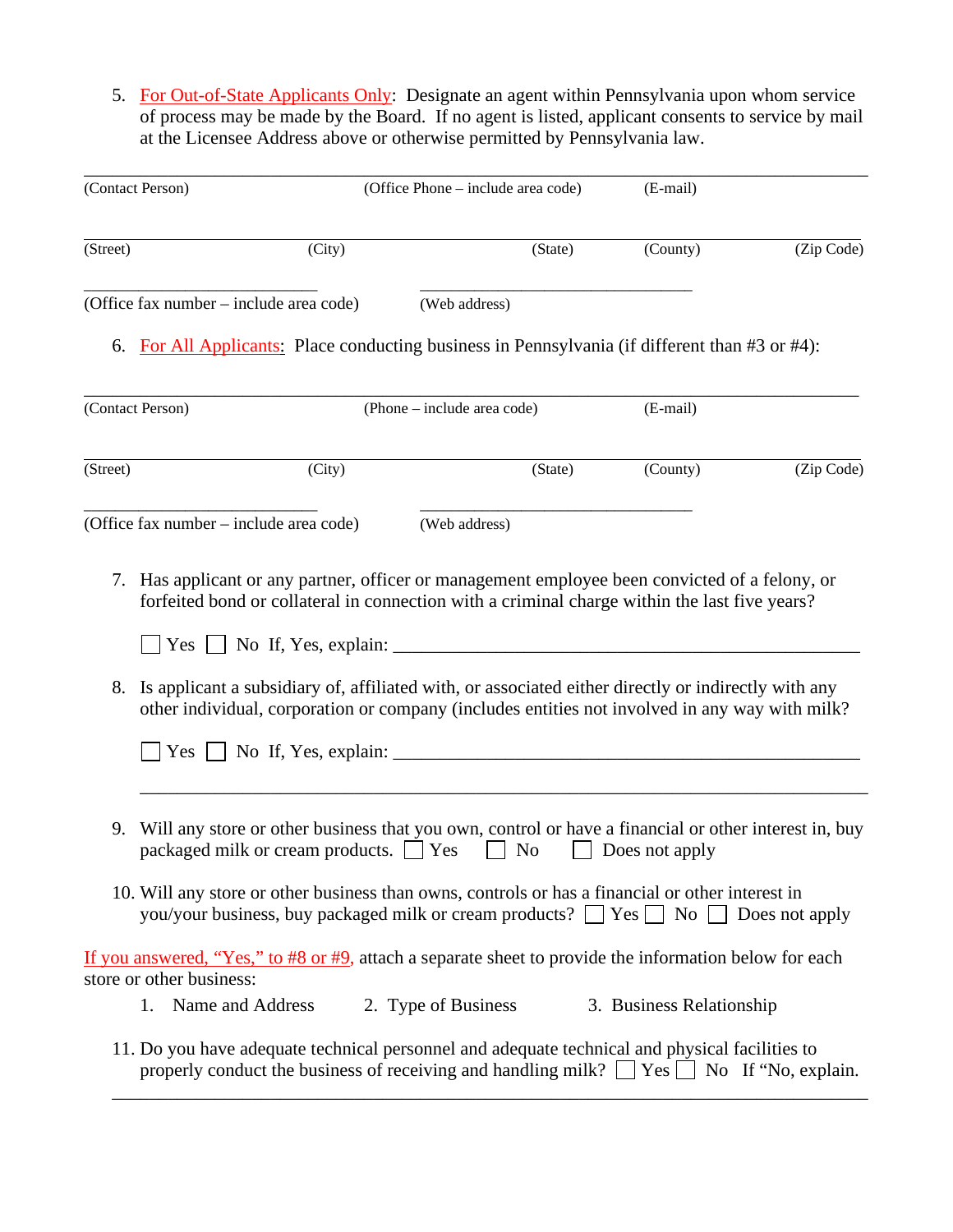# **Details of Business Operations**

| 12. Check All That Apply:                                                                                                                                                                                                          |
|------------------------------------------------------------------------------------------------------------------------------------------------------------------------------------------------------------------------------------|
| Purchase packaged milk/cream products for resale.   Whole Milk   2% and/or 1%<br>$\Box$ Skim $\Box$ Flavored $\Box$ Fluid cream                                                                                                    |
| <b>Purchase from:</b> The contract of the contract of the contract of the contract of the contract of the contract of the contract of the contract of the contract of the contract of the contract of the contract of the contract |
|                                                                                                                                                                                                                                    |
| Sell packaged milk/cream products to consumers in a store that you wholly own or operate?<br>Whole milk $\Box$ 2% and/or 1% $\Box$ Skim $\Box$ Flavored $\Box$ Creams                                                              |
| Sell packaged milk/cream products in vending machines. $\Box$ Whole milk $\Box$ 2% and/or 1%<br>$\mathsf{Skim} \ \Box \ \mathsf{Flavored} \ \Box \ \mathsf{Other}$                                                                 |
| Do you own the vending machines? $ $   Yes     No                                                                                                                                                                                  |

Use the map below to answer Item 13 on the following page:

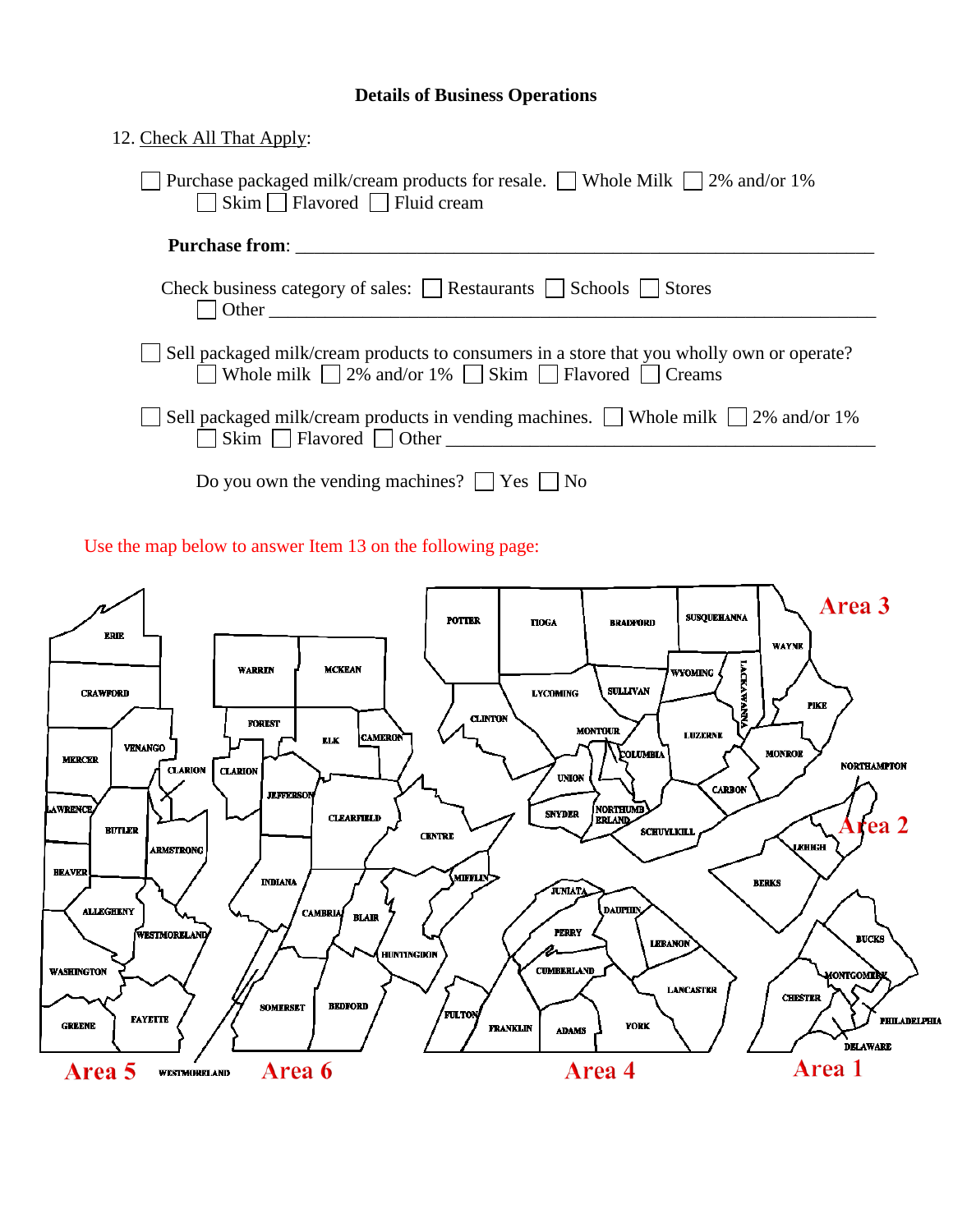13. Check all that apply. In which of the PA Milk Marketing Areas will you be selling packaged milk/cream products?

|  | $\Box$ Area 1 $\Box$ Area 2 $\Box$ Area 3 $\Box$ Area 4 $\Box$ Area 5 $\Box$ Area 6 |                                                                                                                                                                                                 |
|--|-------------------------------------------------------------------------------------|-------------------------------------------------------------------------------------------------------------------------------------------------------------------------------------------------|
|  | <b>Persons Responsible and Contact Information</b>                                  |                                                                                                                                                                                                 |
|  |                                                                                     | 14. Please list the names of person(s) responsible for the items below. Write N/A if not applicable.<br>Provide address email phone and fax number if not provided on pages 1 and 2. The Annual |

Provide address, email, phone, and fax number **if not provided on pages 1 and 2**. The Annual License Renewal and Financial Statement forms will be sent to the person identified as contact for Renewal Application.

| Preferred Contact by:                                                                             | Mail | Email  | $ $ Fax |  |
|---------------------------------------------------------------------------------------------------|------|--------|---------|--|
| Renewal Application contact name:                                                                 |      |        |         |  |
| Email:                                                                                            |      | Phone: |         |  |
| 15. The Milk Marketing Law requires mailing Official General Orders to licensees. Please list the |      |        |         |  |

names of person(s) responsible for receiving the items below. Provide address, email, phone and fax number if not provided on pages 1 and 2 or in Item 14.

| Preferred Contact by:                                    | Mail | $\Box$ Email |
|----------------------------------------------------------|------|--------------|
| Official General Orders/Hearing Notices/Bulletins: Email |      |              |
| Monthly Producer Prices (if you wish to receive): Email  |      |              |

Monthly Wholesale/Retail Prices (if you wish to receive): Email

# **Subdealer Financial Schedule License Fees, Evidence of Financial Responsibility and Bond Calculation**

# License Fees:

- A. New licensees pay an **Annual Fixed Fee** of **\$50.00** (due with application).
- B. **Quarts Equivalent Fee:** In addition to the Annual Fixed Fee, a subdealer shall pay, on an annual basis, a fee on milk and products on which the Board sets prices. The quart-equivalent fee shall be assessed in accordance with the following schedule: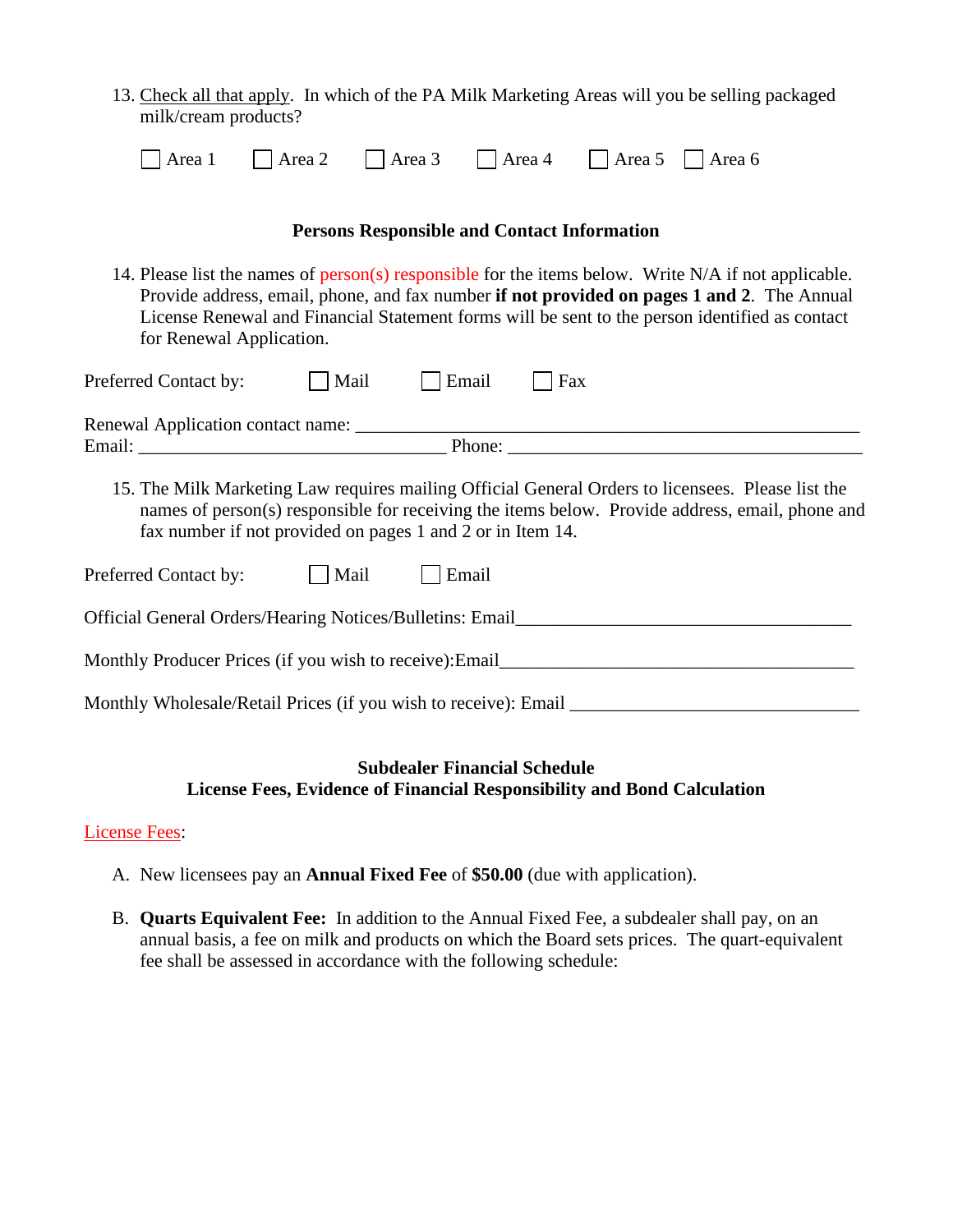| <b>Average Quarts Sold Per Month in PA</b> | <b>Annual Fee</b> |
|--------------------------------------------|-------------------|
| $1 - 29,999$                               | 62.50             |
| $30,000 - 59,999$                          | 125.00            |
| $60,000 - 119,999$                         | 187.50            |
| $120,000 - 149,999$                        | 200.00            |
| $150,000 - 199,999$                        | 312.50            |
| $200,000 - 299,999$                        | 375.00            |
| $300,000 - 399,999$                        | 500.00            |
| $400,000 - 599,999$                        | \$<br>625.00      |
| $600,000 - 799,999$                        | \$1,000.00        |
| $800,000 - 999,999$                        | \$1,500.00        |
| 1,000,000 and over                         | \$1,750.00        |

#### C. **Calculate your license fee**:

| 1. Annual Fixed Fee<br>plus             | \$50.00  |                                            |
|-----------------------------------------|----------|--------------------------------------------|
| 2. Annual Qt-Equivalent Fee \$<br>month | based on | actual quarts sold per                     |
| 3. Line $1 +$ Line 2                    |          | $=$ Total License Fee Due with Application |

**NOTE:** Make check payable to Commonwealth of Pennsylvania.

#### Evidence of Financial Responsibility:

The following is being filed with this renewal application: (**Check ONLY ONE**.)

**Corporate Surety** 

Collateral Bond (Collateral **MUST BE attached** to bond form. Please see reverse side of bond form for types of acceptable collateral.

COD (Collect on Delivery letter)

Computation of Subdealer Bond: Renewal applicants **MUST complete this section** if a bond is required.

A. Please review the bond calculation information attached to this renewal application. If you disagree with the calculation, please contact the Licensing and Bonding staff of the Board at 717- 836-3114. Your bond requirement is due for the 2021-2022 is available on the attached sheet.

Bond Amount from attached sheet:  $\$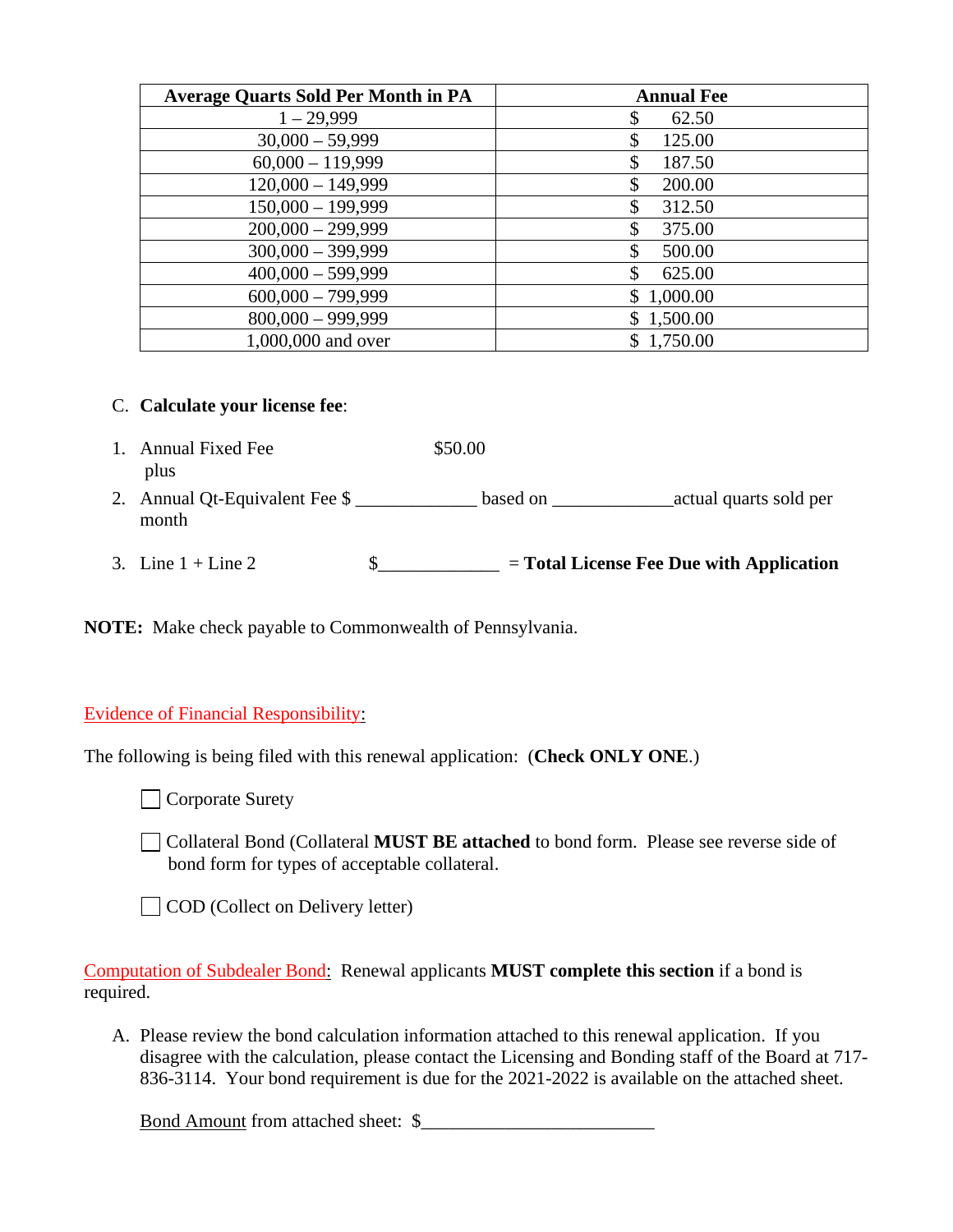B. Attached herein is a (Select One)

| Corporate Surety Bond in the amount of \$ |  |
|-------------------------------------------|--|
| Collateral Bond in the amount of          |  |
| COD Letter                                |  |

**I CERTIFY** that all of the statements made by me are true, complete, and correct to the best of my knowledge and belief and are made in good faith. I am aware that all statements made by me on this document are subject to investigation prior to issuance of any license. I also understand that I may be refused a license and that my license may be suspended or revoked if I make any statement upon which the license was issued, which is found to have been false or misleading in any material particular.

**A duly authorized individual must execute this application.** If the applicant is a corporation, the signature of an officer of the corporation is required. If the applicant is a partnership, all partners must sign. If the applicant is a sole proprietorship, the sole proprietor must sign. If an individual, the individual must sign.

| (Typed or Printed Name) | (Title) | (Date) |  |
|-------------------------|---------|--------|--|
| (Signature)             |         |        |  |
| (Typed or Printed Name) | (Title) | (Date) |  |
| (Signature)             |         |        |  |

**NOTE:** There is a \$20.00 fee for returned checks and you may be subject to interest and other penalties.

For questions contact:

Fatima Roberge 717-836-3114 froberge@pa.gov